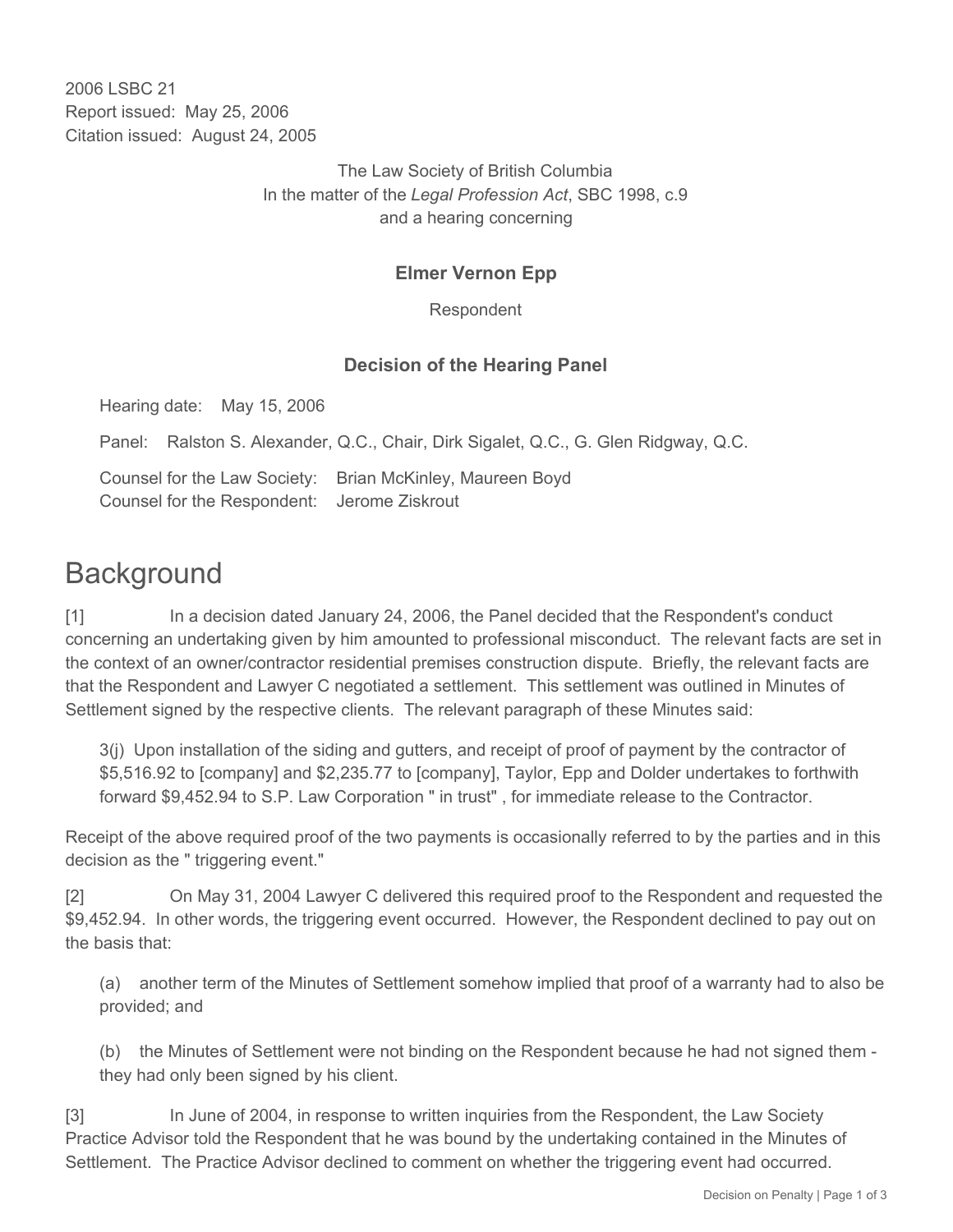[4] The Respondent continued to resist fulfillment of his undertaking on the basis that the lack of delivery of the warranty meant that the triggering event had not occurred.

[5] On March 17, 2005, Law Society staff advised the Respondent that the Law Society did not agree that the delivery of the warranty was part of the triggering event. By March 25, 2005, the Law Society advised the Respondent by letter that the matter had been referred to the Discipline Committee.

[6] At the November 17, 2005 hearing the Respondent admitted that he was bound by the undertaking contained in the Minutes of Settlement paragraph 3(j), and that he breached his undertaking by failing to forward the funds forthwith upon receiving proof of payment as set out in that undertaking.

# **Analysis**

[7] At the penalty phase of the hearing helpful submissions and materials were provided by both Counsel. Counsel for the Law Society fairly characterized the above facts as an overly technical approach to avoid an undertaking. He cited Chapter 11, Rule 7 of the *Professional Conduct Handbook*, which says, in part, that a lawyer must: " ...scrupulously honour any trust condition once accepted."

[8] Mr. McKinley provided the following authorities:

1. *Law Society of BC v. Price,* Discipline Case Digest 98/11.

- 2. *Law Society of BC v. Visram,* Discipline Case Digest 98/17.
- 3. *Law Society of BC v. Taschuk,* Discipline Case Digest 99/05.
- 4. *Law Society of BC v. Ghag,* Discipline Case Digest 99/29.
- 5. *Law Society of BC v. Morrison,* Discipline Case Digest 01/02.
- 6. *Law Society of BC v. Kruse,* Discipline Case Digest 02/09.
- 7. *Law Society of BC v. Heringa,* Discipline Case Digest 03/15; and *Law Society of British Columbia v. Heringa* 2004 BCC 97.
- 8. *Law Society of BC v. Hall,* Discipline Case Digest 05/03.

[9] The Respondent's behaviour and actions were not characterized by such exacerbating factors as flagrant disregard, cavalier attitude, aggravating circumstances or a shortfall of trust funds. The Panel accepts that the Respondent's factual situation is at the lower end of the undertaking misconducts presented by these cases and is most in keeping with the decisions in *Price*, *supra*, and *Hall*, *supra*.

[10] Respondent's counsel, Mr. Ziskrout, took no issue with Mr. McKinley's characterization of the circumstances of the case. Mr. Ziskrout introduced seven letters of reference, (Exhibit 3 in this proceeding). The letters of reference speak very highly of the Respondent, of his long and distinguished career in the law, and of the assistance that he has freely provided to junior lawyers throughout his practice life. Mr. Ziskrout observed that in his experience he had seen letters of reference as good as those provided for the Respondent but that he had never seen any better letters. We agree.

[11] The Respondent cooperated fully with the Law Society during its investigation of his conduct.